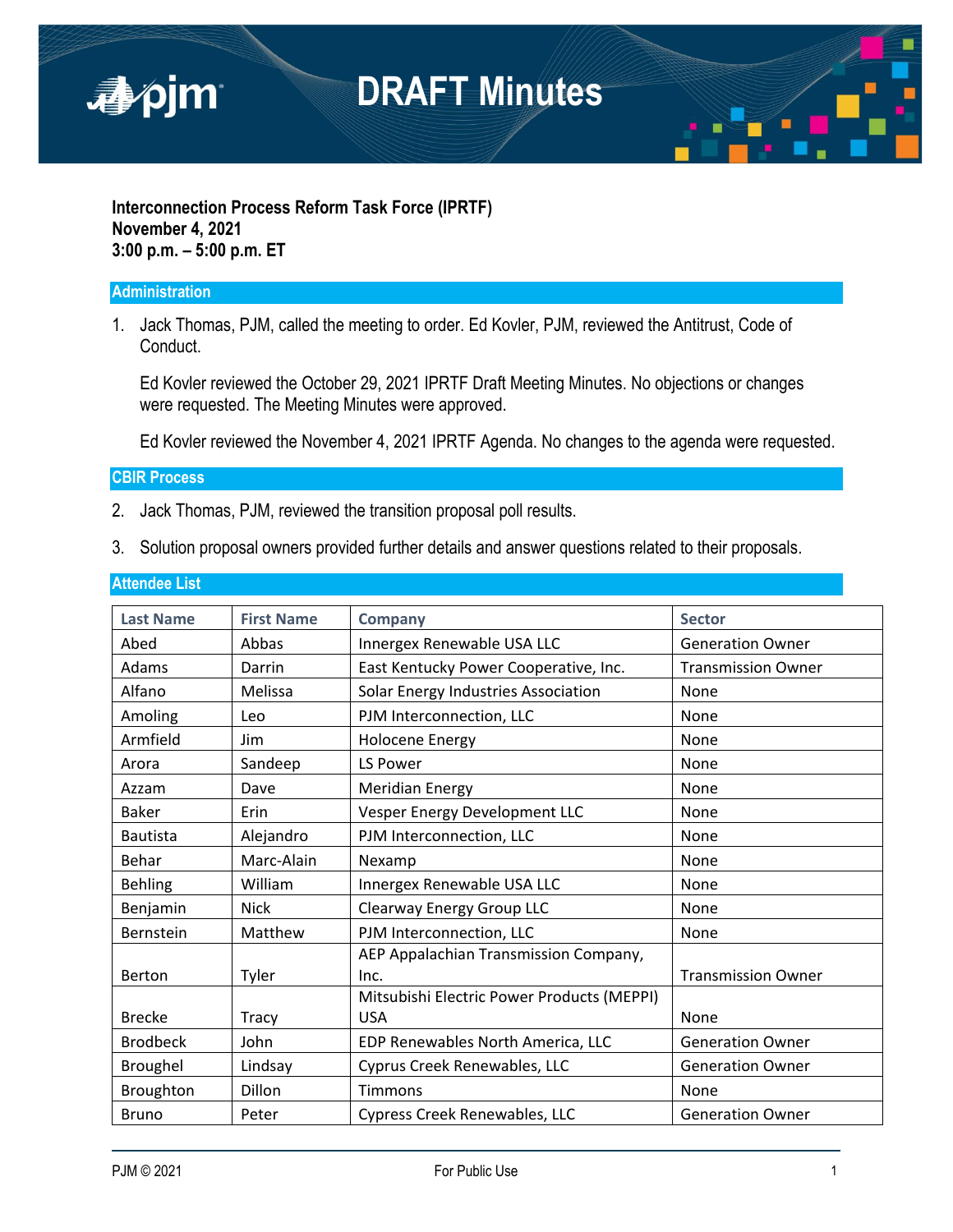

| <b>Bryant</b> | Eric           | <b>FirstEnergy Corporation</b>            | <b>Transmission Owner</b> |
|---------------|----------------|-------------------------------------------|---------------------------|
|               | Michael        |                                           |                           |
| Bryson        | (Mike)         | PJM Interconnection, LLC                  | None                      |
| Burnham       | Kat            | Advanced Energy Economy (AEE)             | None                      |
| Callen        | Zachary (Zac)  | <b>Illinios Commerce Commission</b>       | None                      |
| Capparelli    | David          | <b>Dakota Power Partners</b>              | None                      |
| Carrier       | Ronald (Ron)   | <b>Big Lake Consulting</b>                | None                      |
| Cater         | Todd           | <b>Foundation Solar Partners</b>          | None                      |
| Caven         | Onyinye        | PJM Interconnection, LLC                  | None                      |
| Chandramowli  | Shankar        | ICF International                         | None                      |
| Chen          | Kevin          | Electric Power Engineers, Inc.            | None                      |
| Chocarro      |                |                                           |                           |
| Aguirrebengoa | Iker           | RWE Renewables Americas, LLC              | <b>Generation Owner</b>   |
| Christopher   | Mahila         | Public Utilities Commission of Ohio (The) | None                      |
| Circelli      | Roseanne       | Public Service Electric & Gas Company     | <b>Transmission Owner</b> |
| Conklin       | Tyler          | Public Utilities Commission of Ohio       | None                      |
| Connell       | Jason          | PJM Interconnection, LLC                  | None                      |
| Contino       | Jarrett        | EDP Renewables North America, LLC         | <b>Generation Owner</b>   |
| Crosby        | Matthew        | Cypress Creek Renewables, LLC             | <b>Generation Owner</b>   |
| Curtis        | Kenneth        | Drilling Info, Inc.                       | None                      |
| Dada          | Noorgul        | PJM Interconnection, LLC                  | None                      |
| Dadourian     | John           | Monitoring Analytics, LLC                 | None                      |
| Dale          | Douglas        | PECO Energy Company                       | <b>Transmission Owner</b> |
| Davis         | David          | Strata Solar                              | None                      |
|               |                | Dominion Energy Generation Marketing,     |                           |
| Davis         | James (Jim)    | Inc.                                      | <b>Generation Owner</b>   |
| Delafield     | Tom            | Renewable Energy Services                 | None                      |
| Delaney       | Liz            | Borrego Solar Systems                     | None                      |
| Denby         | <b>Brett</b>   | <b>NOVEC</b>                              | None                      |
| Depillo       | Raymond        | PSEG Energy Resources & Trade LLC         | Other Supplier            |
| Dertzbaugh    | Tim            | <b>Foundation Solar Partners</b>          | None                      |
| Desmarais     | Dennis         | <b>Birch Cooperative</b>                  | None                      |
| Deyerle       | Anthony        | Sun Tribe Solar, LLC                      | Other Supplier            |
| Dixit         | Anuj           | Recurrent Energy, LLC                     | <b>Other Supplier</b>     |
| Dolan         | Ryan           | Dayton Power & Light Company (The)        | <b>Transmission Owner</b> |
| Domian        | Christin       | Duquesne Light Company                    | <b>Transmission Owner</b> |
|               |                | Lightsource Renewable Energy              |                           |
| Drivas        | Christina      | Development, LLC                          | <b>Other Supplier</b>     |
| Drom          | Richard (Rick) | <b>Eckert Seamans</b>                     | None                      |

Г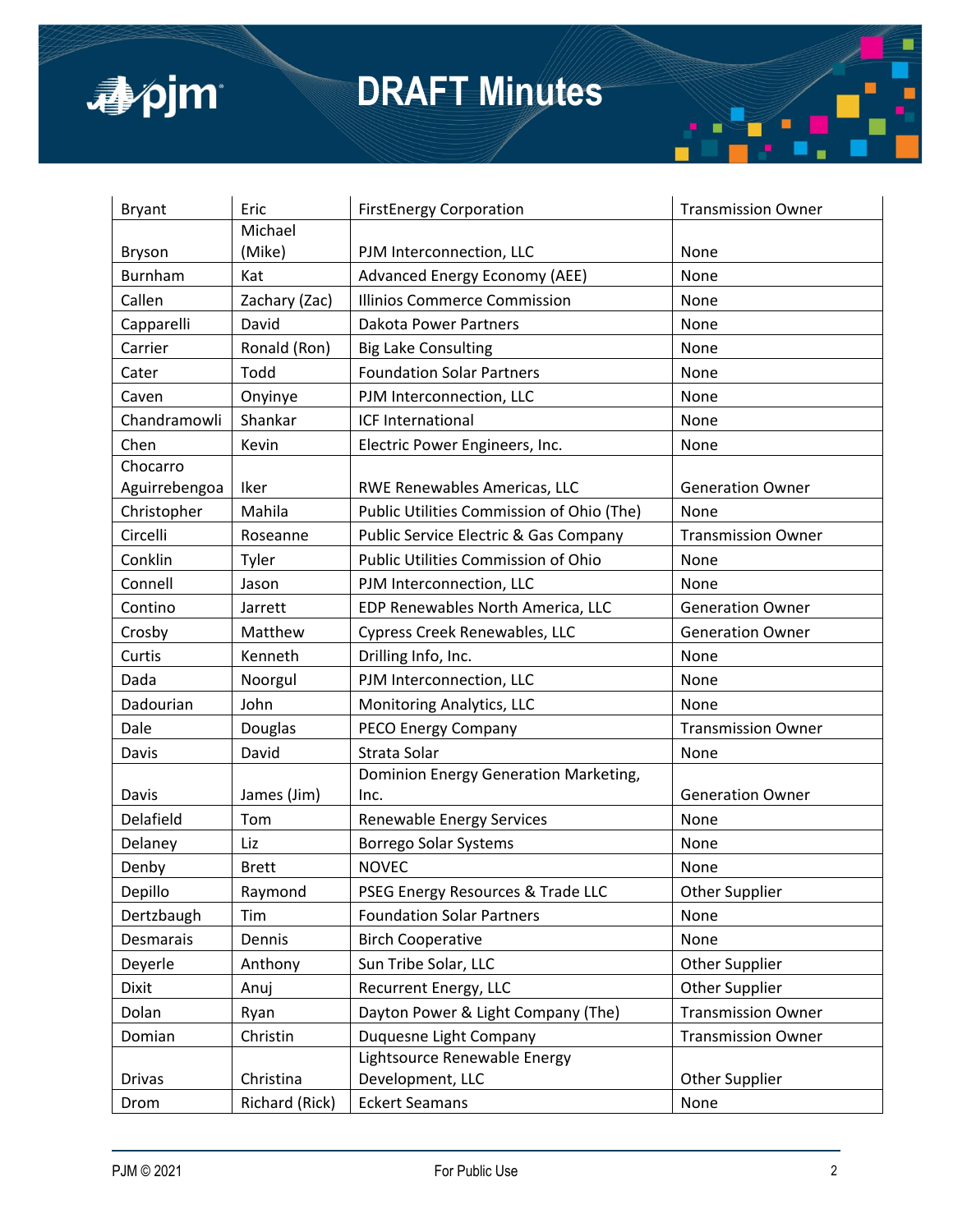

| Dugan       | Chuck           | East Kentucky Power Cooperative, Inc.          | <b>Transmission Owner</b> |
|-------------|-----------------|------------------------------------------------|---------------------------|
| Edgar-Smith | Collin          | PJM Interconnection, LLC                       | None                      |
| Ercoli      | Chris           | <b>Brookfield Energy Marketing LP</b>          | Other Supplier            |
| Esber       | Ken             | None                                           | None                      |
|             |                 | <b>State Corporation Commission</b>            |                           |
| Essah       | David           | Commonwealth of Virginia                       | None                      |
| Evans       | Tristan         | Level T Energy                                 | None                      |
| Fakhoury    | Ray             | Fowler Ridge IV Wind Farm LLC                  | <b>Generation Owner</b>   |
| Fall        | Maguette        | <b>EDF Renewable Energy</b>                    | None                      |
| Feller      | John            | PPL Electric Utilities Corp. dba PPL Utilities | <b>Transmission Owner</b> |
| Fernandes   | Anisha          | PJM Interconnection, LLC                       | None                      |
| Feyz        | Leila           | PJM Interconnection, LLC                       | None                      |
| Filomena    | Guy             | Customized Energy Solutions, Ltd.*             | None                      |
| Fink        | Sari            | American Clean Power Association               | None                      |
| Fipke       | Dan             | Nira Energy                                    | None                      |
| Foladare    | Kenneth (Ken)   | Geenex Solar LLC                               | Other Supplier            |
|             | <b>Nicholas</b> |                                                |                           |
| Ford        | (Nick)          | <b>Hexagon Energy</b>                          | None                      |
| Franks      | Edmund (Ed)     | PJM Interconnection, LLC                       | None                      |
| Fronsdahl   | Nicole          | 1898 and Co.                                   | None                      |
| Fuerst      | Gary            | American Transmission Systems, Inc.            | <b>Transmission Owner</b> |
|             |                 | Lightsource Renewable Energy                   |                           |
| Gaddes      | Caleb           | Development, LLC                               | <b>Other Supplier</b>     |
| Gasper      | Lou             | <b>Millcreek Renewables</b>                    | None                      |
| Gebolys     | Debbie          | Public Utilities Commission of Ohio (The)      | None                      |
| Ghodsian    | Arash           | American Transmission Company, LLC             | None                      |
| Gilani      | Rehan           | ConEdison Energy, Inc.                         | <b>Other Supplier</b>     |
| Glatz       | Suzanne (Sue)   | PJM Interconnection, LLC                       | None                      |
| Glazer      | Craig           | PJM Interconnection, LLC                       | None                      |
| Gonzalez    |                 |                                                |                           |
| Miguelez    | Rodrigo         | Acciona Energy North America Corporation       | <b>Generation Owner</b>   |
| Gray        | Jeffrey (Jeff)  | <b>Gray LLC</b>                                | None                      |
| Green       | Chris           | Tri Global Energy, LLC                         | None                      |
| Greenfield  | Juanita         | Davis Wright Tremaine                          | None                      |
| Greening    | Michele         | PJM Interconnection, LLC                       | None                      |
| Grieve      | Andrew          | Pine Gate Mid-Atlantic, LLC                    | <b>Other Supplier</b>     |
| Griffith    | Scott           | Duke Energy Renewable Services, LLC            | <b>Generation Owner</b>   |
| Gunn        | Garan           | Public Service Electric & Gas Company          | <b>Transmission Owner</b> |
| Gupta       | Dhruv           | Electric Power Engineers, Inc.                 | None                      |

Г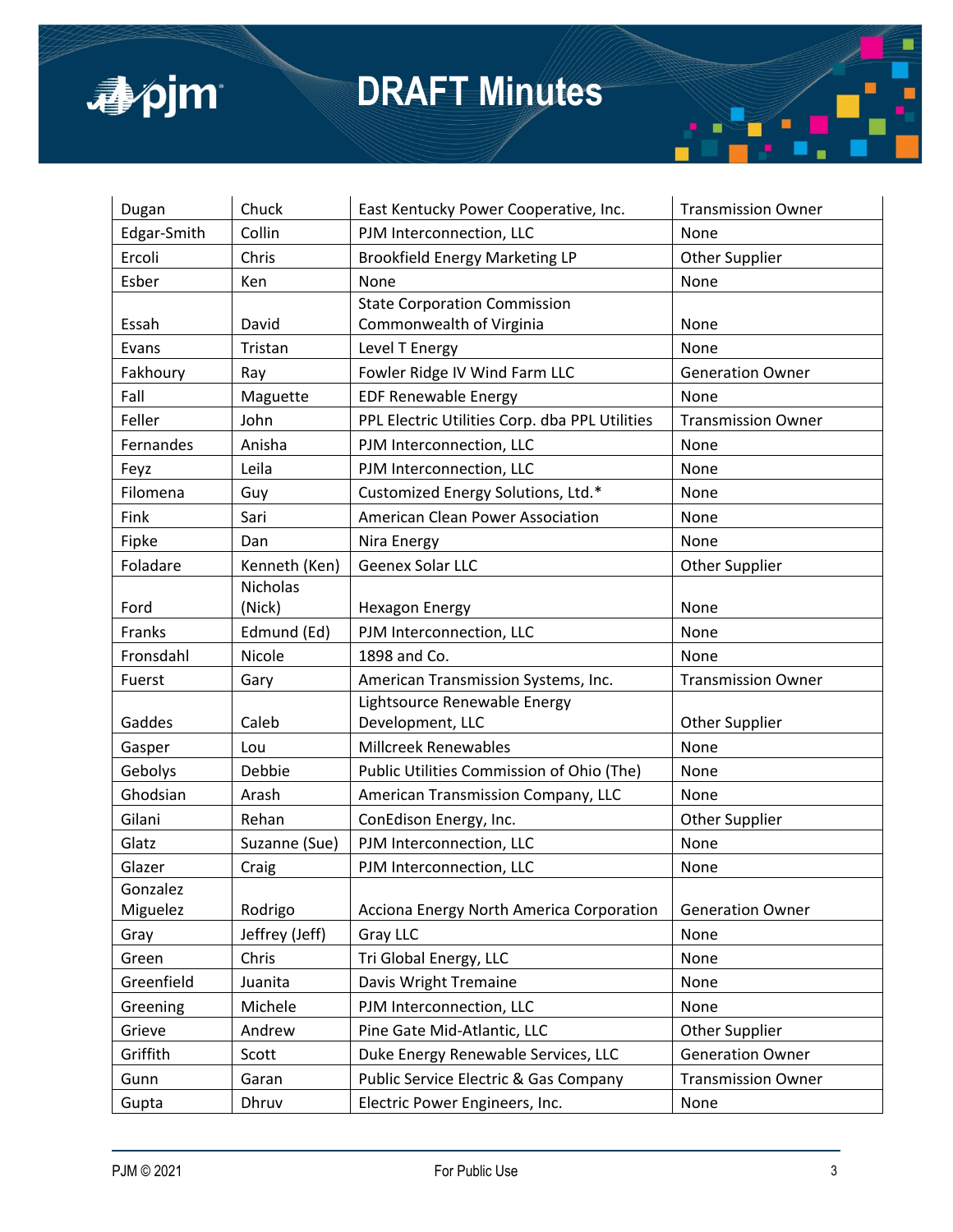

| Hagaman      | Derek        | <b>GT Power Group</b>                          | None                        |
|--------------|--------------|------------------------------------------------|-----------------------------|
| Han          | Minnie       | Enel Trading North America, LLC                | <b>Other Supplier</b>       |
| Harathi      | Yashaswin    | <b>Imgenery Solutions</b>                      | None                        |
|              | Frederick    | Office of the Peoples Counsel for the          |                             |
| Heinle       | (Erik)       | District of Columbia                           | End-Use Customer            |
| Herel        | Suzanne      | PJM Interconnection, LLC                       | None                        |
| Hibshman     | Michael      | <b>Hexagon Energy</b>                          | None                        |
|              |              | Dominion Energy Generation Marketing,          |                             |
| <b>Hicks</b> | Rebecca      | Inc.                                           | <b>Generation Owner</b>     |
| Hohenshilt   | Jennifer     | Talen Energy Marketing, LLC                    | <b>Generation Owner</b>     |
| Horning      | Lynn Marie   | Customized Energy Solutions, Ltd.*             | None                        |
| Horstmann    | John         | Dayton Power & Light Company (The)             | <b>Transmission Owner</b>   |
| Hua          | Ling         | Clearway Energy Group LLC                      | None                        |
| Hudson       | Jeff         | Urban Grid Solar Projects, LLC                 | Other Supplier              |
|              | Jacqulynn    | Dominion Energy Generation Marketing,          |                             |
| Hugee        | (Jacqui)     | Inc.                                           | <b>Generation Owner</b>     |
| Hull         | Gerit        | American Municipal Power, Inc.                 | <b>Electric Distributor</b> |
| Hyzinski     | Tom          | <b>GT Power Group</b>                          | None                        |
| Iler         | Arthur (Art) | Indiana Office of Utility Consumer Counsel     | End-Use Customer            |
|              | Anupama      |                                                |                             |
| Janapareddy  | (Anu)        | Green River Holdings, LLC                      | <b>Generation Owner</b>     |
| Jayachandran | Marilyn      | PJM Interconnection, LLC                       | None                        |
| Johnson      | Carl         | Customized Energy Solutions, Ltd.*             | None                        |
| Johnson      | Jamie        | Williams                                       | None                        |
| Johnson      | Jessica      | <b>Timmons Group</b>                           | None                        |
| Jones        | Kimberly     | North Carolina Utilities Commission            | None                        |
| Jones        | Peter        | Energy Endeavors, LLC                          | <b>Other Supplier</b>       |
| Karmakar     | Abhijeet     | EE Plus, Inc.                                  | None                        |
| Kauffman     | <b>Brian</b> | Enel X North America, Inc.                     | Other Supplier              |
| Kelly        | Stephen      | <b>Brookfield Energy Marketing LP</b>          | <b>Other Supplier</b>       |
| Kent         | Janessa      | Duquesne Light Company                         | <b>Transmission Owner</b>   |
| Kidwell      | Christopher  | Duke Energy Business Services LLC              | <b>Transmission Owner</b>   |
| Kinney       | Josh         | <b>Hexagon Energy</b>                          | None                        |
| Kogut        | George       | New York Power Authority                       | Other Supplier              |
| Kou          | Derek        | EDP Renewables North America, LLC              | <b>Generation Owner</b>     |
| Kovler       | Ed           | PJM Interconnection, LLC                       | None                        |
| Krizenoskas  |              |                                                |                             |
|              | Lisa         | PJM Interconnection, LLC                       | None                        |
| Kuchan       | Meagan       | PPL Electric Utilities Corp. dba PPL Utilities | <b>Transmission Owner</b>   |

Г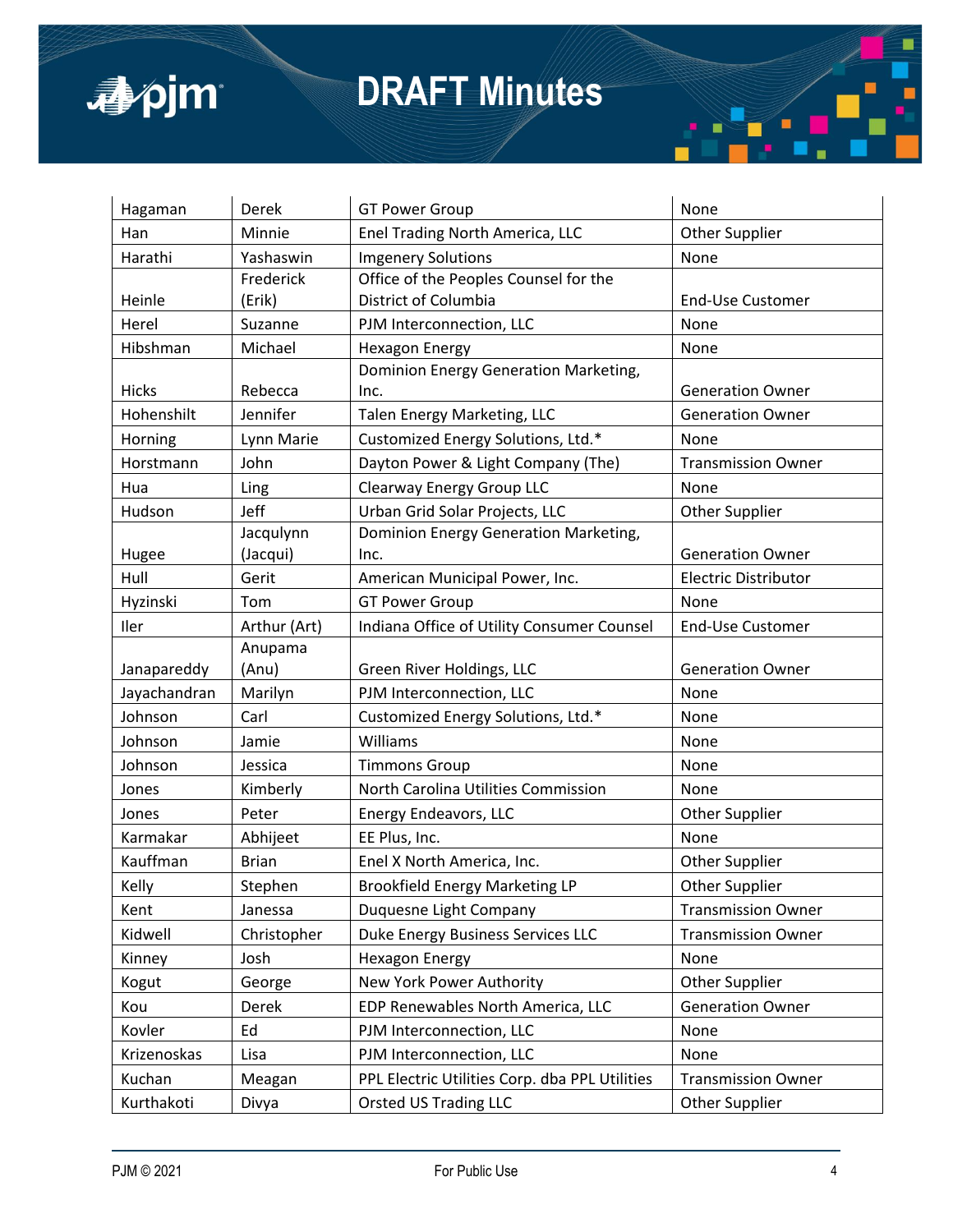

|    |            | <b>COL</b> |  |
|----|------------|------------|--|
| П  | œ          |            |  |
| L. | <u>and</u> |            |  |

|             |                | AEP Appalachian Transmission Company,                    |                           |
|-------------|----------------|----------------------------------------------------------|---------------------------|
| Laios       | <b>Takis</b>   | Inc.                                                     | <b>Transmission Owner</b> |
| Lambert     | Andrew         | PJM Interconnection, LLC                                 | None                      |
| Landa       | <b>Bulmaro</b> | Algonquin Energy Services, Inc.                          | <b>Generation Owner</b>   |
| Larabee     | Haley          | Cypress Creek Renewables, LLC                            | <b>Generation Owner</b>   |
| Lazinski    | Chris          | BayWa Renewables                                         | None                      |
| LeBlanc     | Chloe          | None                                                     | None                      |
| Leon        | Miguel         | PJM Interconnection, LLC                                 | None                      |
| Li          | Abbey          | Mitsubishi Electric Power Products (MEPPI)<br><b>USA</b> | None                      |
| Lichtin     | Steven         | Go Electric Inc.                                         | None                      |
|             | Nicholas       |                                                          |                           |
| Linder      |                | Ulteig                                                   | None                      |
| Liu         | Jenny          | Jupiter Power LLC                                        | <b>Other Supplier</b>     |
| Lopez       | Annie          | <b>East Point Energy</b>                                 | None                      |
| Lopez-Lopez | Anthony        | Bryndan Associates, Inc.                                 | None                      |
| Lyakhovich  | Leonid         | Public Service Electric & Gas Company                    | <b>Transmission Owner</b> |
| Mabry       | David          | McNees Wallace & Nurick LLC                              | None                      |
| Malcolm     | Kimberly       | <b>FirstEnergy Corporation</b>                           | <b>Transmission Owner</b> |
| Martin      | Andrew         | Other                                                    | None                      |
| Mathsen     | Michael        | Cargill Power Markets LLC                                | <b>Other Supplier</b>     |
| McArdle     | <b>Brian</b>   | NextEra Energy Power Marketing, LLC                      | Other Supplier            |
| McCarthy    | Thomas (Tom)   | Capital Power (US) Holdings Inc.                         | None                      |
| McGill      | Susan          | PJM Interconnection, LLC                                 | None                      |
| McNeil      | Justin         | Office of the Attorney General, Kentucky                 | <b>End-Use Customer</b>   |
| McNeley     | Michael        | <b>Dynamic Energy</b>                                    | None                      |
| Mehta       | Gaurav         | Enel Trading North America, LLC                          | <b>Other Supplier</b>     |
| Mekala      | Karthik        | RWE Renewables Americas, LLC                             | <b>Generation Owner</b>   |
| Midgley     | Sharon         | Exelon Business Services Company, LLC                    | <b>Transmission Owner</b> |
| Miller      | Elizabeth      | <b>Rev Renewables</b>                                    | None                      |
| Mohler      | Tina           | PJM Interconnection, LLC                                 | None                      |
| Muller      | Hannah         | Clearway Energy Group LLC                                | None                      |
| Murphy      | Shaun          | PJM Interconnection, LLC                                 | None                      |
| Nedwick     | Peter          | Virginia Electric & Power Company                        | <b>Transmission Owner</b> |
| Nestel      | Stacey         | PJM Interconnection, LLC                                 | None                      |
| Neumann     | Jacob          | None                                                     | None                      |
| Nix         | Emma           | <b>Gable and Associates</b>                              | None                      |
| Noel Jeune  | Reynaldo       | PPL Electric Utilities Corp. dba PPL Utilities           | <b>Transmission Owner</b> |
|             | Bernard        |                                                          |                           |
| O'Hara      | (Bernie)       | Sargent & Lundy                                          | None                      |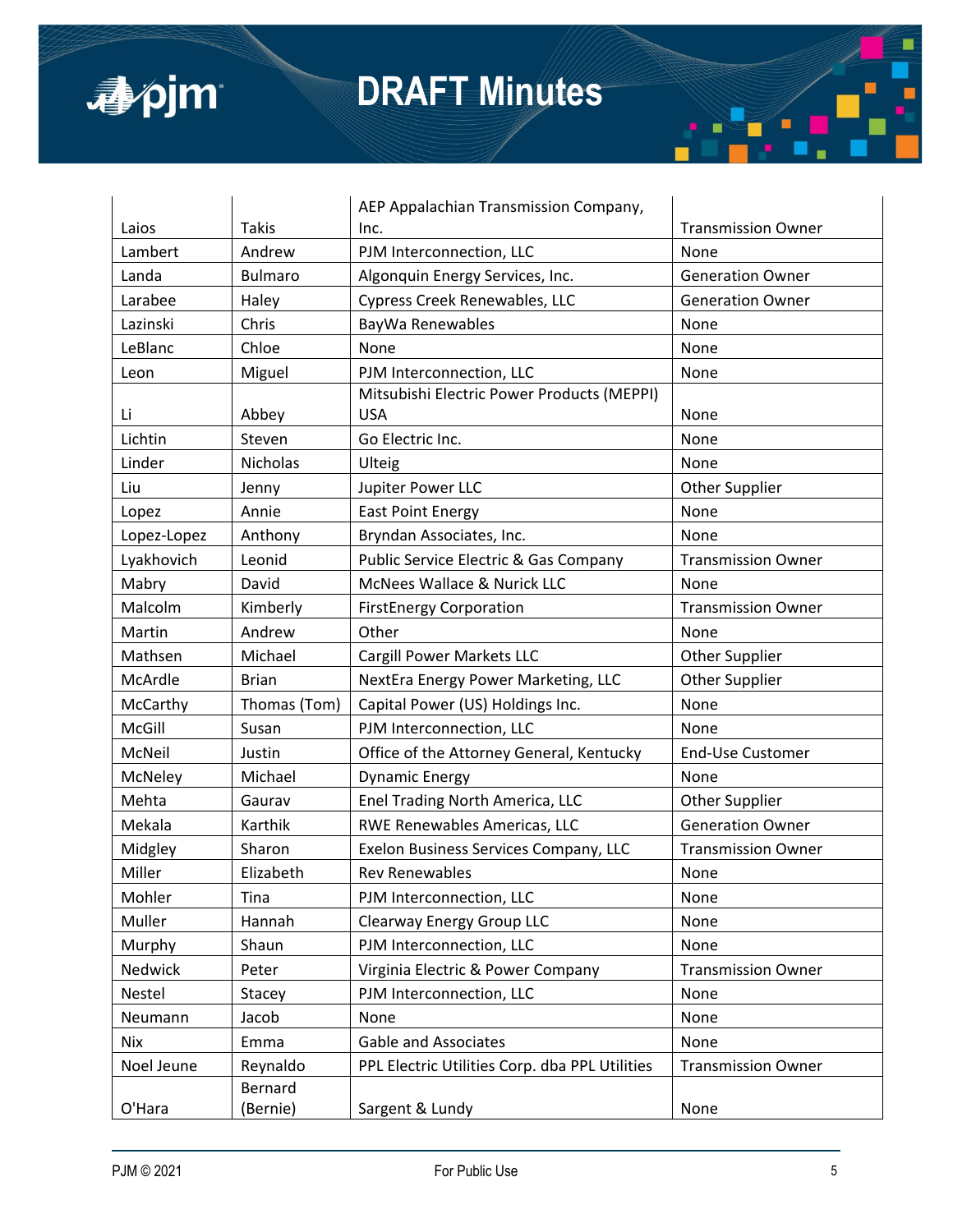

| Okenfuss    | James         | Savion, LLC                                  | None                        |
|-------------|---------------|----------------------------------------------|-----------------------------|
|             |               | AEP Appalachian Transmission Company,        |                             |
| Ondayko     | <b>Brock</b>  | Inc.                                         | <b>Transmission Owner</b>   |
| Padilla     | Leslie        | Candela Renewables                           | None                        |
| Pahwa       | Ankit         | <b>Burns &amp; McDonnell</b>                 | None                        |
| Panegal     | Ash           | Apex Clean Energy                            | None                        |
| Patel       | Komal         | PJM Interconnection, LLC                     | None                        |
| Patil       | Ninad         | PJM Interconnection, LLC                     | None                        |
| Paul        | Conrad        | <b>FirstEnergy Corporation</b>               | <b>Transmission Owner</b>   |
| Peacey      | Denelle       | TransAlta Energy Marketing (U.S.) Inc.       | <b>Other Supplier</b>       |
| Perkins     | Anna          | <b>Scout Clean Energy</b>                    | None                        |
| Pham        | Bao           | Old Dominion Electric Cooperative            | <b>Electric Distributor</b> |
| Potter      | Jeff          | Renewable Energy International LLC           | None                        |
| Price       | Drew          | <b>Hexagon Energy</b>                        | None                        |
|             |               | Division of the Public Advocate of the State |                             |
| Price       | Ruth          | of Delaware                                  | End-Use Customer            |
| Quarterman  | Chris         | <b>Meridian Energy</b>                       | None                        |
| Rana        | Deepesh       | Apex Clean Energy                            | None                        |
| Ranaweera   | Aruna         | <b>Hecate Energy</b>                         | None                        |
| Redding     | Andrew        | Heelstone Renewable Energy                   | None                        |
| Renzi       | Kim           | <b>FirstEnergy Corporation</b>               | <b>Transmission Owner</b>   |
| Richards Jr | Cleveland     | Price Waterhouse Cooper                      | None                        |
| Robichaud   | Donna         | Geenex Solar LLC                             | Other Supplier              |
| Rodriguez   | Tomas         | <b>OPSI</b>                                  | None                        |
| Rogers      | Steve         | Exion Energy, Inc.                           | Other Supplier              |
| Sasser      | Jonathan      | Customized Energy Solutions, Ltd.*           | None                        |
| Scott       | Alicia        | <b>BQ Energy LLC</b>                         | None                        |
| Seeley      | Dylan         | PJM Interconnection, LLC                     | None                        |
| Seide       | Richard       | Apex Clean Energy                            | None                        |
| Seiler      | Kenneth (Ken) | PJM Interconnection, LLC                     | None                        |
| Shah        | Pulin         | PECO Energy Company                          | <b>Transmission Owner</b>   |
| Shaifer     | James         | <b>NCRE Solar</b>                            | None                        |
| Sharpe      | lan           | Leeward Renewable Energy, LLC                | None                        |
| Shoemaker   | Jason         | PJM Interconnection, LLC                     | None                        |
| Siegel      | Tom           | Long Road Energy                             | None                        |
| Silbernagel | Kyle          | Kanin Energy                                 | None                        |
| Sims        | Mark          | PJM Interconnection, LLC                     | None                        |
| Singh       | Harliv        | Northern States Power Company                | Other Supplier              |
| Soorya      | Radha         | Other                                        | None                        |

п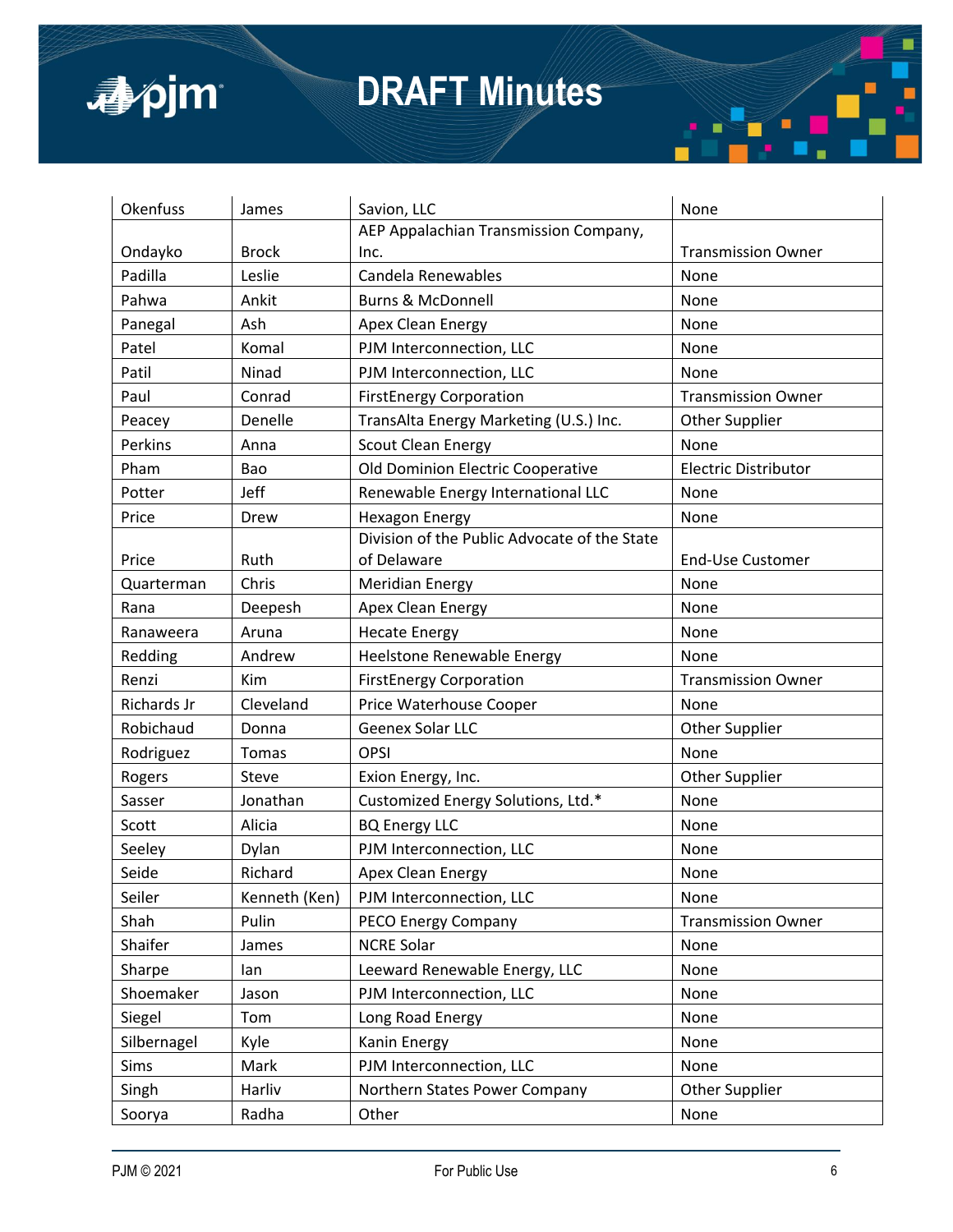

| Sotkiewicz     | Paul           | <b>E-Cubed Policy Associates</b>          | None                      |
|----------------|----------------|-------------------------------------------|---------------------------|
| <b>Spears</b>  | <b>Ben</b>     | Urban Grid Solar Projects, LLC            | Other Supplier            |
| Speelman       | Jennie         | PJM Interconnection, LLC                  | None                      |
| <b>Staples</b> | Boone          | Tenaska Power Services Co.                | <b>Generation Owner</b>   |
| Steichen       | Renae          | LS Power                                  | None                      |
| Steinkuhl      | Steve          | Duke Energy Business Services LLC         | <b>Transmission Owner</b> |
| Stephenson     | Josh           | PJM Interconnection, LLC                  | None                      |
|                | Alexander      |                                           |                           |
| Stern          | (Alex)         | Public Service Electric & Gas Company     | <b>Transmission Owner</b> |
| <b>Street</b>  | Jason          | AES Ohio Generation, LLC                  | <b>Generation Owner</b>   |
| Stuchell       | Jeff           | <b>FirstEnergy Corporation</b>            | <b>Transmission Owner</b> |
| Stupar         | Rob            | Invenergy, LLC                            | <b>Generation Owner</b>   |
| Suh            | Jung           | Calpine Energy Services, L.P.             | <b>Generation Owner</b>   |
| Sunderman      | Derek          | Tradewind Energy, Inc.                    | None                      |
| Swagata        | Sengupta       | Public Service Electric & Gas Company     | <b>Transmission Owner</b> |
| Sweeney        | Rory           | <b>GT Power Group</b>                     | None                      |
| Szot           | Lisa           | Szot Energy Services, LLC                 | None                      |
| Tashakkori     | Cyrus          | Open Road Renewables, LLC                 | None                      |
| Taylor         | Robert         | Exelon Business Services Company, LLC     | <b>Transmission Owner</b> |
| <b>Tekle</b>   | Zelalem        | <b>Baltimore Gas and Electric Company</b> | <b>Transmission Owner</b> |
| Thomas         | Amber          | Exelon Business Services Company, LLC     | <b>Transmission Owner</b> |
| Thomas         | Jack           | PJM Interconnection, LLC                  | None                      |
| Thompson       | Jonathan       | PJM Interconnection, LLC                  | None                      |
| Thornton       | Matthew        | Long Road Energy                          | None                      |
| Toppo          | Shilpa         | 174 Power Global                          | None                      |
| Tribulski      | Jennifer (Jen) | PJM Interconnection, LLC                  | None                      |
| Turner         | Eli            | Sun Tribe Solar, LLC                      | Other Supplier            |
| van Boer       | Aaron          | Eolian                                    | None                      |
| VanBlargan     | Bryna          | Resource Investments                      | None                      |
| Vander Vorst   | Aaron          | Tradewind Energy, Inc.                    | None                      |
| Villarreal     | Jose           | Acciona Energy North America Corporation  | None                      |
| Vogel          | Charles        | Oriden Power                              | None                      |
| Volpe          | Mike           | Open Road Renewables, LLC                 | None                      |
|                |                | Dominion Energy Generation Marketing,     |                           |
| Walker         | Wes            | Inc.                                      | <b>Transmission Owner</b> |
| Warren         | Wendy          | Wright & Talisman, P.C.                   | None                      |
| Watson         | Andrew         | PSEG Energy Resources & Trade LLC         | <b>Transmission Owner</b> |
| Watson         | Jeanine        | PJM Interconnection, LLC                  | None                      |
| Webster        | Andrew         | Q cells                                   | None                      |

п